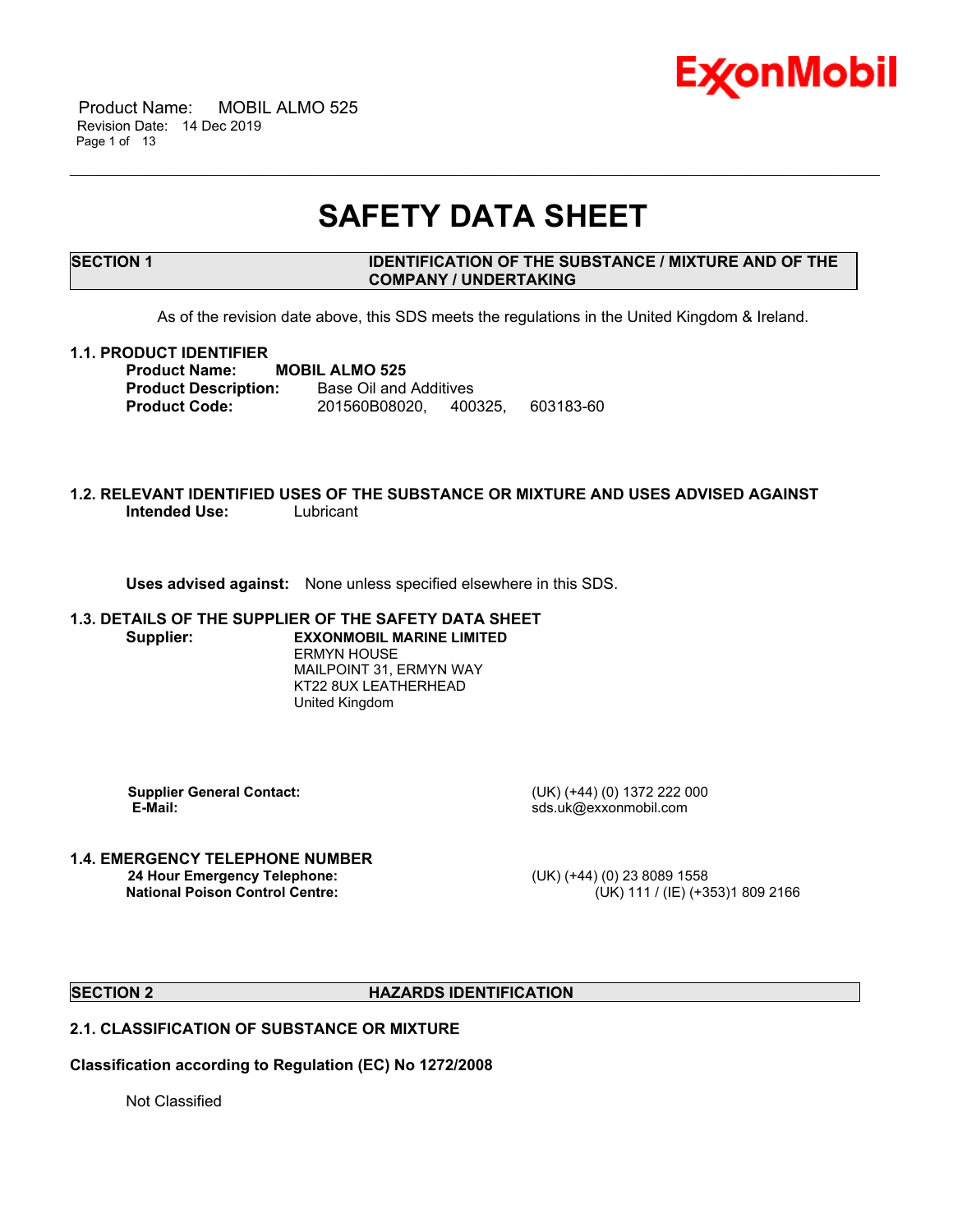

 Product Name: MOBIL ALMO 525 Revision Date: 14 Dec 2019 Page 2 of 13

#### **2.2. LABEL ELEMENTS**

No label elements according to Regulation (EC) No 1272/2008

**Contains:** C12-14-TERT-ALKYL AMINES May produce an allergic reaction.

#### **2.3. OTHER HAZARDS**

#### **Physical / Chemical Hazards:**

No significant hazards.

#### **Health Hazards:**

High-pressure injection under skin may cause serious damage. This product may be used in certain applications where misting can occur. Excessive exposure to liquids and mists may cause skin and eye irritation. In addition, excessive exposure to mists may cause respiratory irritation and damage and aggravate pre-existing emphysema or asthma.

\_\_\_\_\_\_\_\_\_\_\_\_\_\_\_\_\_\_\_\_\_\_\_\_\_\_\_\_\_\_\_\_\_\_\_\_\_\_\_\_\_\_\_\_\_\_\_\_\_\_\_\_\_\_\_\_\_\_\_\_\_\_\_\_\_\_\_\_\_\_\_\_\_\_\_\_\_\_\_\_\_\_\_\_\_\_\_\_\_\_\_\_\_\_\_\_\_\_\_\_\_\_\_\_\_\_\_\_\_\_\_\_\_\_\_\_\_

#### **Environmental Hazards:**

No significant hazards. Material does not meet the criteria for PBT or vPvB in accordance with REACH Annex XIII.

#### **SECTION 3 COMPOSITION / INFORMATION ON INGREDIENTS**

**3.1. SUBSTANCES** Not Applicable. This material is regulated as a mixture.

#### **3.2. MIXTURES**

This material is defined as a mixture.

**Reportable hazardous substance(s) complying with the classification criteria and/or with an exposure limit (OEL)**

| <b>Name</b>               | CAS#       | EC#       | <b>Registration#</b> | Concentration  | <b>GHS/CLP</b><br>classification                                                                                                                                                               |
|---------------------------|------------|-----------|----------------------|----------------|------------------------------------------------------------------------------------------------------------------------------------------------------------------------------------------------|
| AMINES, C12-14-TERT-ALKYL | 68955-53-3 | 273-279-1 | 01-2119456798-18     | $0.1 - 5.25\%$ | Acute Tox. 2 H330,<br>Acute Tox. 3 H311.<br>Acute Tox. 4 H302,<br>Skin Sens. 1 H317,<br>Aquatic Acute 1 H400 (M<br>factor 1).<br>Aquatic Chronic 1 H410<br>(M factor 1).<br>Skin Corr. 1B H314 |

Note - any classification in brackets is a GHS building block that was not adopted by the EU in the CLP regulation (No 1272/2008) and therefore is not applicable in the EU or in non-EU countries which have implemented the CLP regulation and is shown for informational purposes only.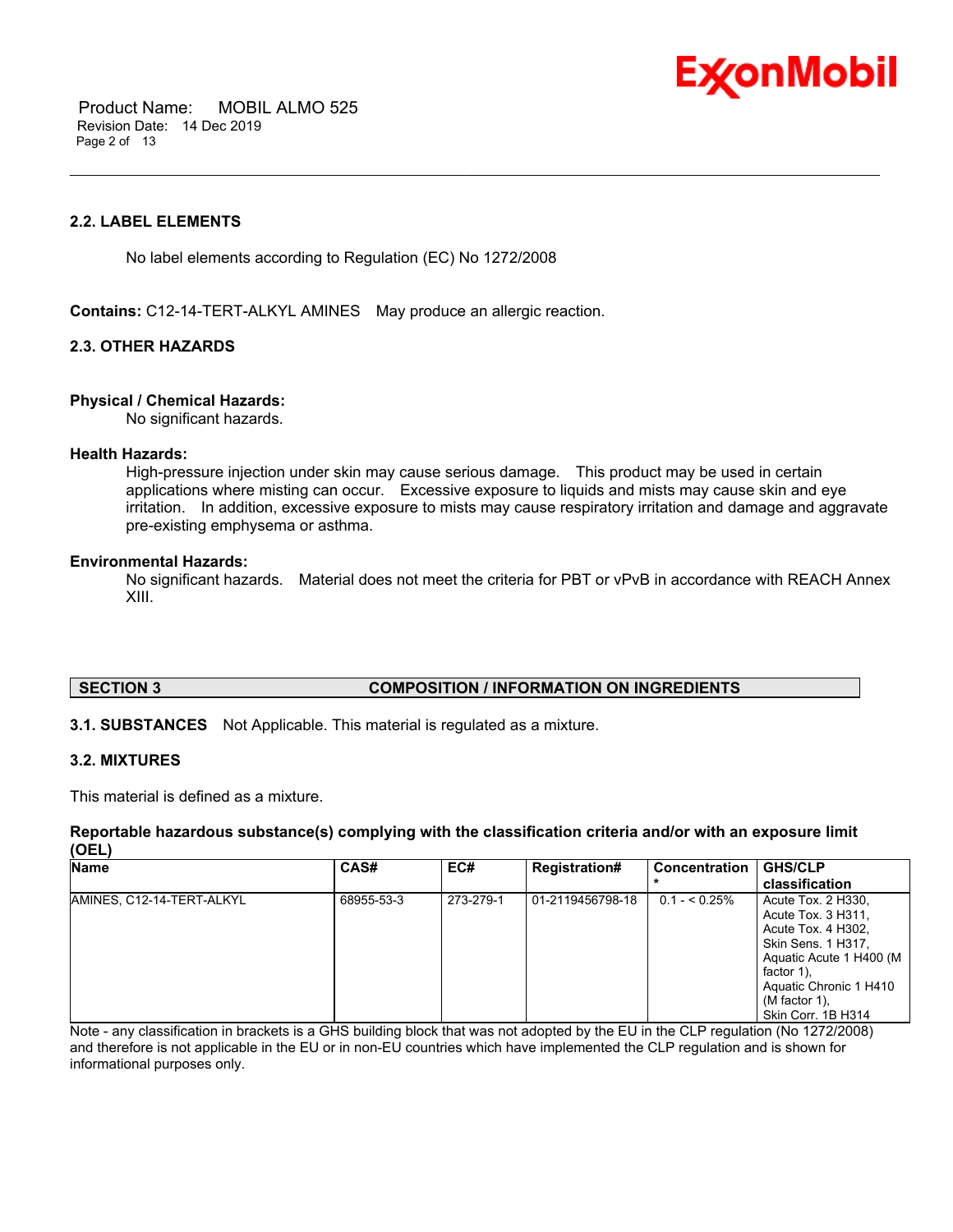

 Product Name: MOBIL ALMO 525 Revision Date: 14 Dec 2019 Page 3 of 13

\_\_\_\_\_\_\_\_\_\_\_\_\_\_\_\_\_\_\_\_\_\_\_\_\_\_\_\_\_\_\_\_\_\_\_\_\_\_\_\_\_\_\_\_\_\_\_\_\_\_\_\_\_\_\_\_\_\_\_\_\_\_\_\_\_\_\_\_\_\_\_\_\_\_\_\_\_\_\_\_\_\_\_\_\_\_\_\_\_\_\_\_\_\_\_\_\_\_\_\_\_\_\_\_\_\_\_\_\_\_\_\_\_\_\_\_\_ \* All concentrations are percent by weight unless ingredient is a gas. Gas concentrations are in percent by volume.

Note: See SDS Section 16 for full text of hazard statements.

### **SECTION 4 FIRST AID MEASURES**

#### **4.1. DESCRIPTION OF FIRST AID MEASURES**

#### **INHALATION**

 Remove from further exposure. For those providing assistance, avoid exposure to yourself or others. Use adequate respiratory protection. If respiratory irritation, dizziness, nausea, or unconsciousness occurs, seek immediate medical assistance. If breathing has stopped, assist ventilation with a mechanical device or use mouth-to-mouth resuscitation.

#### **SKIN CONTACT**

Wash contact areas with soap and water. If product is injected into or under the skin, or into any part of the body, regardless of the appearance of the wound or its size, the individual should be evaluated immediately by a physician as a surgical emergency. Even though initial symptoms from high pressure injection may be minimal or absent, early surgical treatment within the first few hours may significantly reduce the ultimate extent of injury.

#### **EYE CONTACT**

Flush thoroughly with water. If irritation occurs, get medical assistance.

#### **INGESTION**

First aid is normally not required. Seek medical attention if discomfort occurs.

#### **4.2. MOST IMPORTANT SYMPTOMS AND EFFECTS, BOTH ACUTE AND DELAYED**

Local necrosis as evidenced by delayed onset of pain and tissue damage a few hours after injection.

#### **4.3. INDICATION OF ANY IMMEDIATE MEDICAL ATTENTION AND SPECIAL TREATMENT NEEDED**

 The need to have special means for providing specific and immediate medical treatment available in the workplace is not expected.

#### **SECTION 5 FIRE FIGHTING MEASURES**

#### **5.1. EXTINGUISHING MEDIA**

**Suitable Extinguishing Media:** Use water fog, foam, dry chemical or carbon dioxide (CO2) to extinguish flames.

**Unsuitable Extinguishing Media:** Straight streams of water

#### **5.2. SPECIAL HAZARDS ARISING FROM THE SUBSTANCE OR MIXTURE**

**Hazardous Combustion Products:** Aldehydes, Incomplete combustion products, Oxides of carbon, Smoke, Fume, Sulphur oxides

#### **5.3. ADVICE FOR FIRE FIGHTERS**

**Fire Fighting Instructions:** Evacuate area. Prevent run-off from fire control or dilution from entering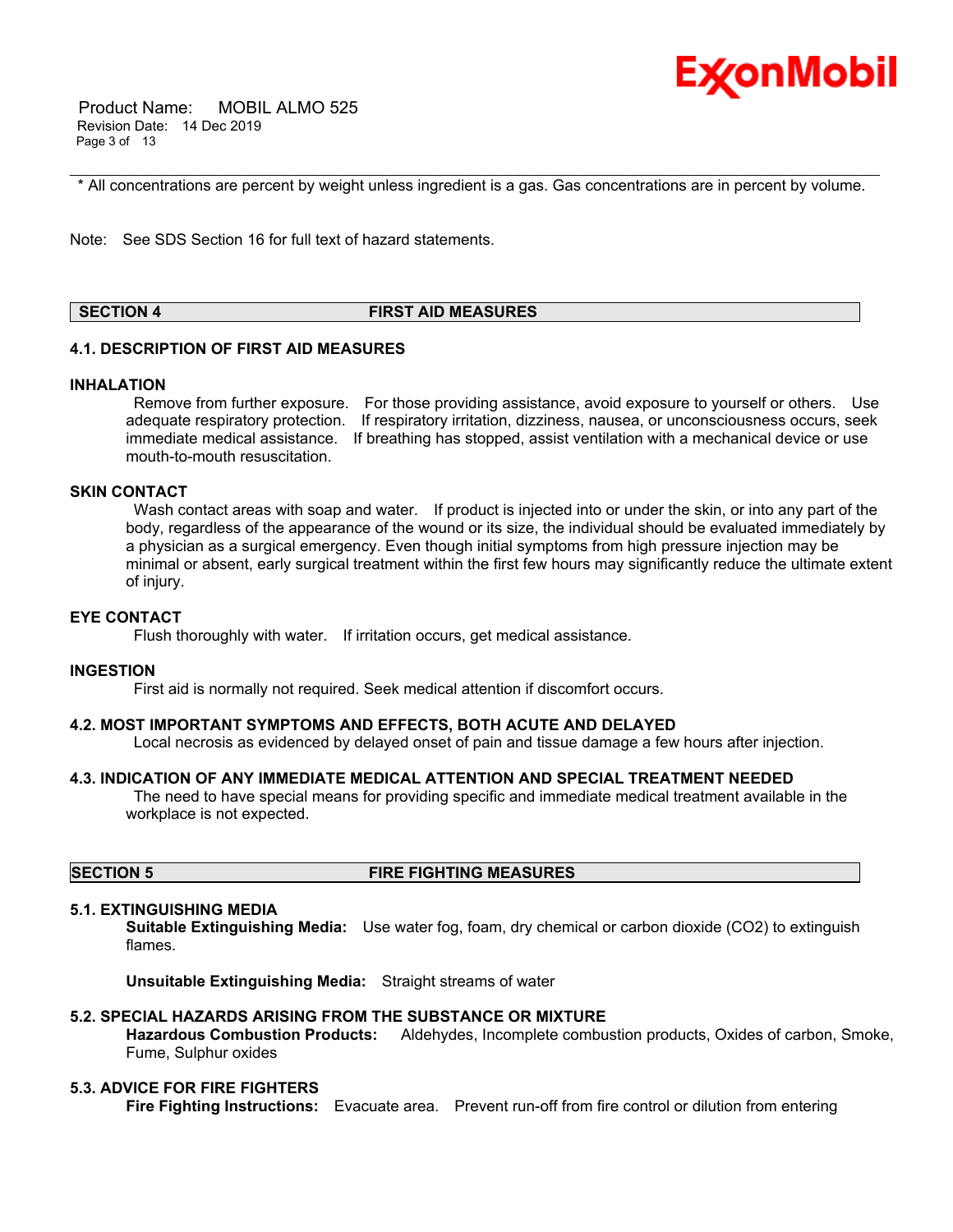

 Product Name: MOBIL ALMO 525 Revision Date: 14 Dec 2019 Page 4 of 13

> streams, sewers or drinking water supply. Fire-fighters should use standard protective equipment and in enclosed spaces, self-contained breathing apparatus (SCBA). Use water spray to cool fire exposed surfaces and to protect personnel.

\_\_\_\_\_\_\_\_\_\_\_\_\_\_\_\_\_\_\_\_\_\_\_\_\_\_\_\_\_\_\_\_\_\_\_\_\_\_\_\_\_\_\_\_\_\_\_\_\_\_\_\_\_\_\_\_\_\_\_\_\_\_\_\_\_\_\_\_\_\_\_\_\_\_\_\_\_\_\_\_\_\_\_\_\_\_\_\_\_\_\_\_\_\_\_\_\_\_\_\_\_\_\_\_\_\_\_\_\_\_\_\_\_\_\_\_\_

**Unusual Fire Hazards:** Pressurised mists may form a flammable mixture.

#### **FLAMMABILITY PROPERTIES**

**Flash Point [Method]:** >160°C (320°F) [ASTM D-92] **Upper/Lower Flammable Limits (Approximate volume % in air):** UEL: 7.0 LEL: 0.9 [Estimated] **Autoignition Temperature:** No data available

#### **SECTION 6 ACCIDENTAL RELEASE MEASURES**

#### **6.1. PERSONAL PRECAUTIONS, PROTECTIVE EQUIPMENT AND EMERGENCY PROCEDURES**

#### **NOTIFICATION PROCEDURES**

In the event of a spill or accidental release, notify relevant authorities in accordance with all applicable regulations.

#### **PROTECTIVE MEASURES**

Avoid contact with spilled material. See Section 5 for fire fighting information. See the Hazard Identification Section for Significant Hazards. See Section 4 for First Aid Advice. See Section 8 for advice on the minimum requirements for personal protective equipment. Additional protective measures may be necessary, depending on the specific circumstances and/or the expert judgment of the emergency responders.

For emergency responders: Respiratory protection: respiratory protection will be necessary only in special cases, e.g., formation of mists. Half-face or full-face respirator with filter(s) for dust/organic vapor or Self Contained Breathing Apparatus (SCBA) can be used depending on the size of spill and potential level of exposure. If the exposure cannot be completely characterized or an oxygen deficient atmosphere is possible or anticipated, SCBA is recommended. Work gloves that are resistant to hydrocarbons are recommended. Gloves made of polyvinyl acetate (PVA) are not water-resistant and are not suitable for emergency use. Chemical goggles are recommended if splashes or contact with eyes is possible. Small spills: normal antistatic work clothes are usually adequate. Large spills: full body suit of chemical resistant, antistatic material is recommended.

#### **6.2. ENVIRONMENTAL PRECAUTIONS**

Large Spills: Dyke far ahead of liquid spill for later recovery and disposal. Prevent entry into waterways, sewers, basements or confined areas.

#### **6.3. METHODS AND MATERIAL FOR CONTAINMENT AND CLEANING UP**

**Land Spill:** Stop leak if you can do so without risk. Recover by pumping or with suitable absorbent.

**Water Spill:** Stop leak if you can do so without risk. Confine the spill immediately with booms. Warn other shipping. Remove from the surface by skimming or with suitable absorbents. Seek the advice of a specialist before using dispersants.

Water spill and land spill recommendations are based on the most likely spill scenario for this material; however, geographic conditions, wind, temperature, (and in the case of a water spill) wave and current direction and speed may greatly influence the appropriate action to be taken. For this reason, local experts should be consulted. Note: Local regulations may prescribe or limit action to be taken.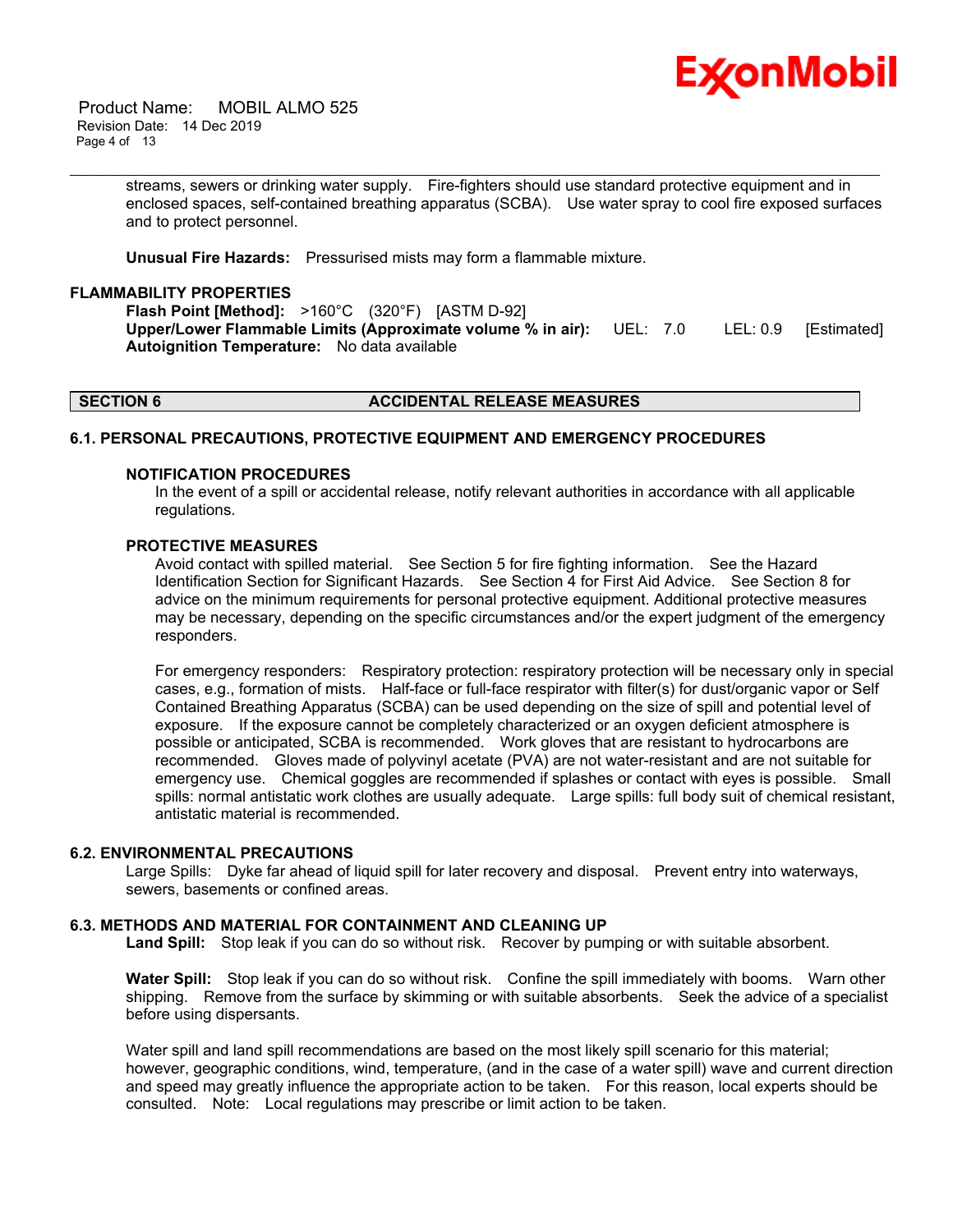

 Product Name: MOBIL ALMO 525 Revision Date: 14 Dec 2019 Page 5 of 13

#### **6.4. REFERENCES TO OTHER SECTIONS**

See Sections 8 and 13.

#### **SECTION 7 HANDLING AND STORAGE**

\_\_\_\_\_\_\_\_\_\_\_\_\_\_\_\_\_\_\_\_\_\_\_\_\_\_\_\_\_\_\_\_\_\_\_\_\_\_\_\_\_\_\_\_\_\_\_\_\_\_\_\_\_\_\_\_\_\_\_\_\_\_\_\_\_\_\_\_\_\_\_\_\_\_\_\_\_\_\_\_\_\_\_\_\_\_\_\_\_\_\_\_\_\_\_\_\_\_\_\_\_\_\_\_\_\_\_\_\_\_\_\_\_\_\_\_\_

#### **7.1. PRECAUTIONS FOR SAFE HANDLING**

Avoid breathing mists or vapour. Prevent small spills and leakage to avoid slip hazard. Material can accumulate static charges which may cause an electrical spark (ignition source). When the material is handled in bulk, an electrical spark could ignite any flammable vapors from liquids or residues that may be present (e.g., during switch-loading operations). Use proper bonding and/or earthing procedures. However, bonding and earthing may not eliminate the hazard from static accumulation. Consult local applicable standards for guidance. Additional references include American Petroleum Institute 2003 (Protection Against Ignitions Arising out of Static, Lightning and Stray Currents) or National Fire Protection Agency 77 (Recommended Practice on Static Electricity) or CENELEC CLC/TR 50404 (Electrostatics - Code of practice for the avoidance of hazards due to static electricity).

**Static Accumulator:** This material is a static accumulator.

#### **7.2. CONDITIONS FOR SAFE STORAGE, INCLUDING ANY INCOMPATIBILITIES**

The type of container used to store the material may affect static accumulation and dissipation. Do not store in open or unlabelled containers. Keep away from incompatible materials.

#### **7.3. SPECIFIC END USES**

Section 1 informs about identified end-uses. No industrial or sector specific guidance available.

#### **SECTION 8 EXPOSURE CONTROLS / PERSONAL PROTECTION**

#### **8.1. CONTROL PARAMETERS**

**Exposure limits/standards for materials that can be formed when handling this product:** When mists/aerosols can occur the following is recommended:  $5$  mg/m<sup>3</sup> - ACGIH TLV (inhalable fraction).

Note: Information about recommended monitoring procedures can be obtained from the relevant agency(ies)/institute(s):

UK Health and Safety Executive (HSE)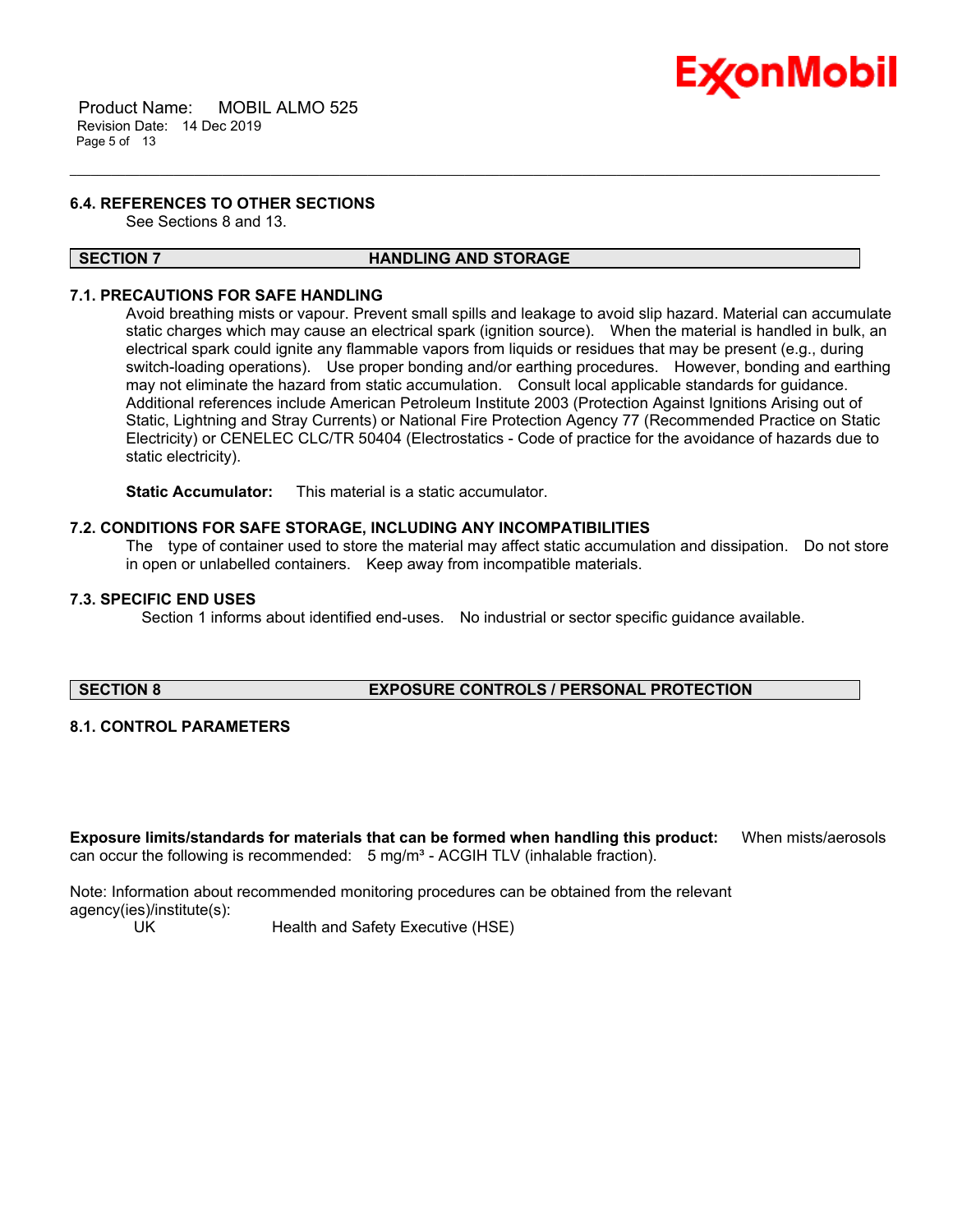

# Ex⁄onMobil

#### **8.2. EXPOSURE CONTROLS**

#### **ENGINEERING CONTROLS**

The level of protection and types of controls necessary will vary depending upon potential exposure conditions. Control measures to consider:

No special requirements under ordinary conditions of use and with adequate ventilation.

\_\_\_\_\_\_\_\_\_\_\_\_\_\_\_\_\_\_\_\_\_\_\_\_\_\_\_\_\_\_\_\_\_\_\_\_\_\_\_\_\_\_\_\_\_\_\_\_\_\_\_\_\_\_\_\_\_\_\_\_\_\_\_\_\_\_\_\_\_\_\_\_\_\_\_\_\_\_\_\_\_\_\_\_\_\_\_\_\_\_\_\_\_\_\_\_\_\_\_\_\_\_\_\_\_\_\_\_\_\_\_\_\_\_\_\_\_

#### **PERSONAL PROTECTION**

Personal protective equipment selections vary based on potential exposure conditions such as applications, handling practices, concentration and ventilation. Information on the selection of protective equipment for use with this material, as provided below, is based upon intended, normal usage.

**Respiratory Protection:** If engineering controls do not maintain airborne contaminant concentrations at a level which is adequate to protect worker health, an approved respirator may be appropriate. Respirator selection, use, and maintenance must be in accordance with regulatory requirements, if applicable. Types of respirators to be considered for this material include:

Particulate air-purifying respirator approved for dust or oil mist is recommended. European Committee for Standardization (CEN) standards EN 136, 140 and 405 provide respirator masks and EN 149 and 143 provide filter recommendations.

For high airborne concentrations, use an approved supplied-air respirator, operated in positive pressure mode. Supplied air respirators with an escape bottle may be appropriate when oxygen levels are inadequate, gas/vapour warning properties are poor, or if air purifying filter capacity/rating may be exceeded.

**Hand Protection:** Any specific glove information provided is based on published literature and glove manufacturer data. Glove suitability and breakthrough time will differ depending on the specific use conditions. Contact the glove manufacturer for specific advice on glove selection and breakthrough times for your use conditions. Inspect and replace worn or damaged gloves. The types of gloves to be considered for this material include:

No protection is ordinarily required under normal conditions of use.

**Eye Protection:** If contact is likely, safety glasses with side shields are recommended. Chemical type goggles should be worn during misting operations.

**Skin and Body Protection:** Any specific clothing information provided is based on published literature or manufacturer data. The types of clothing to be considered for this material include:

 No skin protection is ordinarily required under normal conditions of use. In accordance with good industrial hygiene practices, precautions should be taken to avoid skin contact.

**Specific Hygiene Measures:** Always observe good personal hygiene measures, such as washing after handling the material and before eating, drinking, and/or smoking. Routinely wash work clothing and protective equipment to remove contaminants. Discard contaminated clothing and footwear that cannot be cleaned. Practice good housekeeping.

#### **ENVIRONMENTAL CONTROLS**

 Comply with applicable environmental regulations limiting discharge to air, water and soil. Protect the environment by applying appropriate control measures to prevent or limit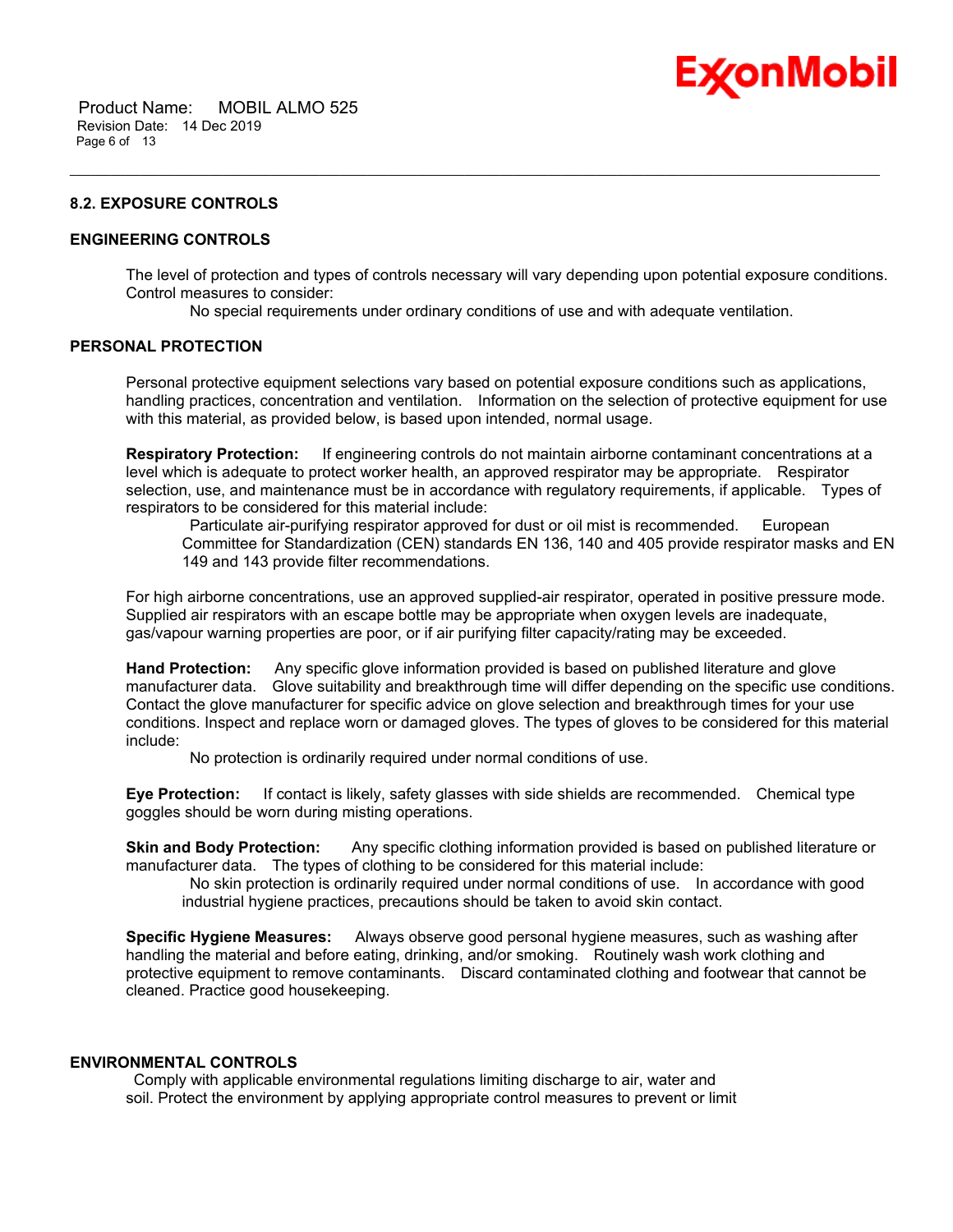

 Product Name: MOBIL ALMO 525 Revision Date: 14 Dec 2019 Page 7 of 13

emissions.

#### **SECTION 9 PHYSICAL AND CHEMICAL PROPERTIES**

**Note: Physical and chemical properties are provided for safety, health and environmental considerations only and may not fully represent product specifications. Contact the Supplier for additional information.**

\_\_\_\_\_\_\_\_\_\_\_\_\_\_\_\_\_\_\_\_\_\_\_\_\_\_\_\_\_\_\_\_\_\_\_\_\_\_\_\_\_\_\_\_\_\_\_\_\_\_\_\_\_\_\_\_\_\_\_\_\_\_\_\_\_\_\_\_\_\_\_\_\_\_\_\_\_\_\_\_\_\_\_\_\_\_\_\_\_\_\_\_\_\_\_\_\_\_\_\_\_\_\_\_\_\_\_\_\_\_\_\_\_\_\_\_\_

#### **9.1. INFORMATION ON BASIC PHYSICAL AND CHEMICAL PROPERTIES**

**Physical State:** Liquid **Colour:** Brown **Odour:** Characteristic **Odour Threshold:** No data available **pH:** Not technically feasible **Melting Point:** Not technically feasible **Freezing Point:** No data available **Initial Boiling Point / and Boiling Range:** > 316°C (600°F) [Estimated] **Flash Point [Method]:** >160°C (320°F) [ASTM D-92] **Evaporation Rate (n-butyl acetate = 1):** No data available **Flammability (Solid, Gas):** Not technically feasible **Upper/Lower Flammable Limits (Approximate volume % in air):** UEL: 7.0 LEL: 0.9 [Estimated] **Vapour Pressure:** < 0.013 kPa (0.1 mm Hg) at 20 °C [Estimated] **Vapour Density (Air = 1):** > 2 at 101 kPa [Estimated]<br>**Relative Density:** 0.88 [ASTM D4052] **Relative Density: 0.88 Solubility(ies): water** Negligible **Partition coefficient (n-Octanol/Water Partition Coefficient):** No data available **Autoignition Temperature:** No data available **Decomposition Temperature:** No data available **Viscosity:** 46 cSt (46 mm2/sec) at 40°C | 6 cSt (6 mm2/sec) at 100°C [ASTM D 445] **Explosive Properties:** None **Oxidizing Properties:** None

#### **9.2. OTHER INFORMATION**

**Pour Point:** -27°C (-17°F) [ASTM D97]<br>**DMSO Extract (mineral oil only), IP-346:** < 3 %wt **DMSO Extract (mineral oil only), IP-346:** 

#### **SECTION 10 STABILITY AND REACTIVITY**

**10.1. REACTIVITY:** See sub-sections below.

**10.2. CHEMICAL STABILITY:** Material is stable under normal conditions.

**10.3. POSSIBILITY OF HAZARDOUS REACTIONS:** Hazardous polymerization will not occur.

**10.4. CONDITIONS TO AVOID:** Excessive heat. High energy sources of ignition.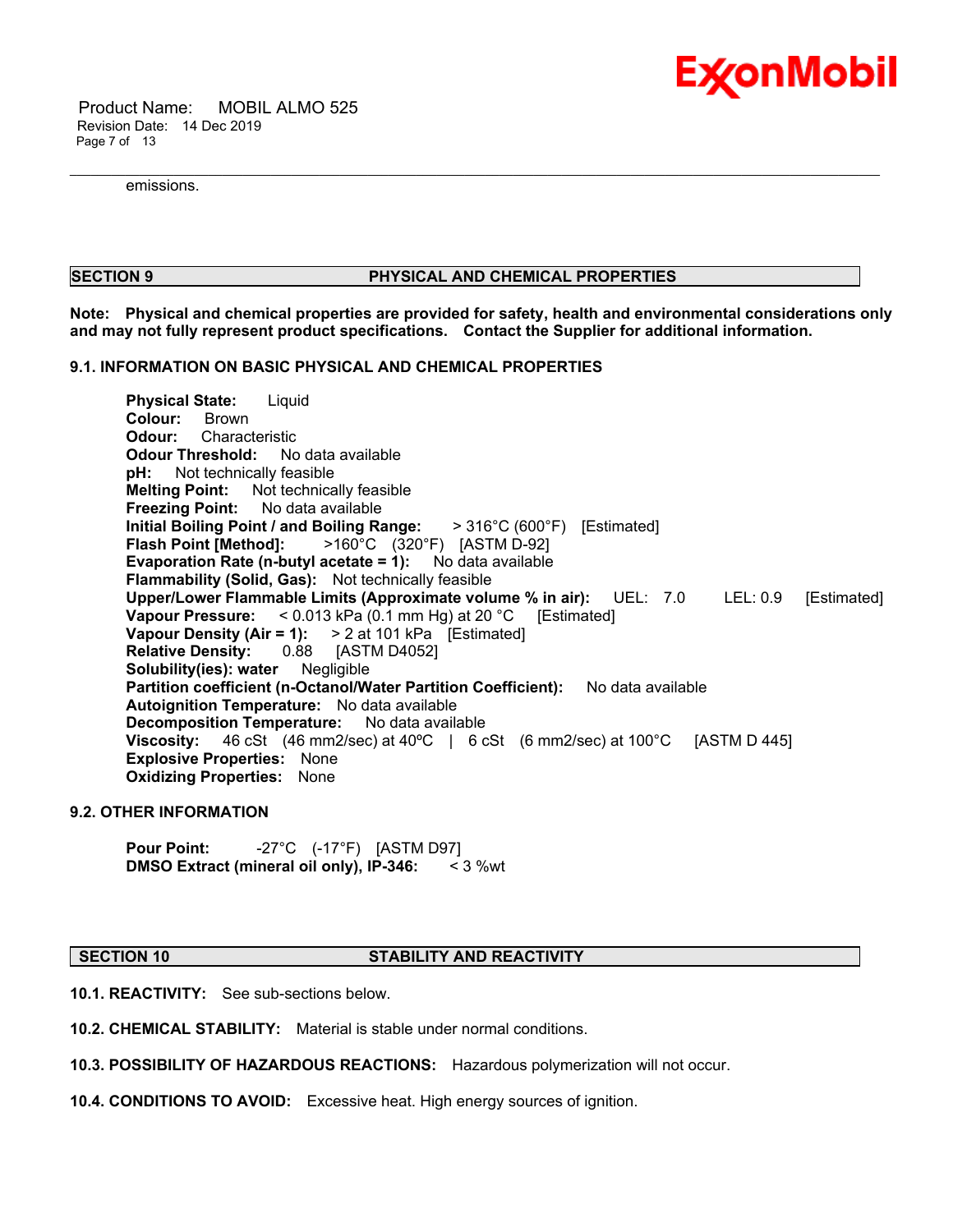

### **10.5. INCOMPATIBLE MATERIALS:** Strong oxidisers

### **10.6. HAZARDOUS DECOMPOSITION PRODUCTS:** Material does not decompose at ambient temperatures.

\_\_\_\_\_\_\_\_\_\_\_\_\_\_\_\_\_\_\_\_\_\_\_\_\_\_\_\_\_\_\_\_\_\_\_\_\_\_\_\_\_\_\_\_\_\_\_\_\_\_\_\_\_\_\_\_\_\_\_\_\_\_\_\_\_\_\_\_\_\_\_\_\_\_\_\_\_\_\_\_\_\_\_\_\_\_\_\_\_\_\_\_\_\_\_\_\_\_\_\_\_\_\_\_\_\_\_\_\_\_\_\_\_\_\_\_\_

### **SECTION 11 TOXICOLOGICAL INFORMATION**

### **11.1. INFORMATION ON TOXICOLOGICAL EFFECTS**

| <b>Hazard Class</b>                                               | <b>Conclusion / Remarks</b>                                                                                                                    |
|-------------------------------------------------------------------|------------------------------------------------------------------------------------------------------------------------------------------------|
| Inhalation                                                        |                                                                                                                                                |
| Acute Toxicity: No end point data for<br>lmaterial.               | Minimally Toxic. Based on assessment of the components.                                                                                        |
| Irritation: No end point data for material.                       | Elevated temperatures or mechanical action may form vapours,<br>mist, or fumes which may be irritating to the eyes, nose, throat, or<br>lungs. |
| Ingestion                                                         |                                                                                                                                                |
| Acute Toxicity: No end point data for<br>material.                | Minimally Toxic. Based on assessment of the components.                                                                                        |
| <b>Skin</b>                                                       |                                                                                                                                                |
| Acute Toxicity: No end point data for<br>material.                | Minimally Toxic. Based on assessment of the components.                                                                                        |
| Skin Corrosion/Irritation: No end point data<br>for material.     | Negligible irritation to skin at ambient temperatures. Based on<br>assessment of the components.                                               |
| <b>Eye</b>                                                        |                                                                                                                                                |
| Serious Eye Damage/Irritation: No end point<br>data for material. | May cause mild, short-lasting discomfort to eyes. Based on<br>assessment of the components.                                                    |
| <b>Sensitisation</b>                                              |                                                                                                                                                |
| Respiratory Sensitization: No end point data<br>for material.     | Not expected to be a respiratory sensitizer.                                                                                                   |
| Skin Sensitization: No end point data for<br>material.            | Not expected to be a skin sensitizer. Based on assessment of the<br>components.                                                                |
| Aspiration: Data available.                                       | Not expected to be an aspiration hazard. Based on physico-<br>chemical properties of the material.                                             |
| Germ Cell Mutagenicity: No end point data<br>lfor material.       | Not expected to be a germ cell mutagen. Based on assessment of<br>the components.                                                              |
| Carcinogenicity: No end point data for<br>material.               | Not expected to cause cancer. Based on assessment of the<br>components.                                                                        |
| Reproductive Toxicity: No end point data<br>lfor material.        | Not expected to be a reproductive toxicant. Based on assessment<br>of the components.                                                          |
| Lactation: No end point data for material.                        | Not expected to cause harm to breast-fed children.                                                                                             |
| <b>Specific Target Organ Toxicity (STOT)</b>                      |                                                                                                                                                |
| Single Exposure: No end point data for<br>material.               | Not expected to cause organ damage from a single exposure.                                                                                     |
| Repeated Exposure: No end point data for<br>lmaterial.            | Not expected to cause organ damage from prolonged or repeated<br>exposure. Based on assessment of the components.                              |

### **TOXICITY FOR SUBSTANCES**

| <b>NAME</b>                | <b>ACUTE TOXICITY</b>                                                                                                                                 |
|----------------------------|-------------------------------------------------------------------------------------------------------------------------------------------------------|
| IAMINES. C12-14-TERT-ALKYL | Dermal Lethality: LD 50 251 mg/kg (Rat); Inhalation Lethality: 4<br>hour(s) LC50 1.19 mg/l (Vapour) (Rat); Oral Lethality: LD 50 612<br>$mg/kg$ (Rat) |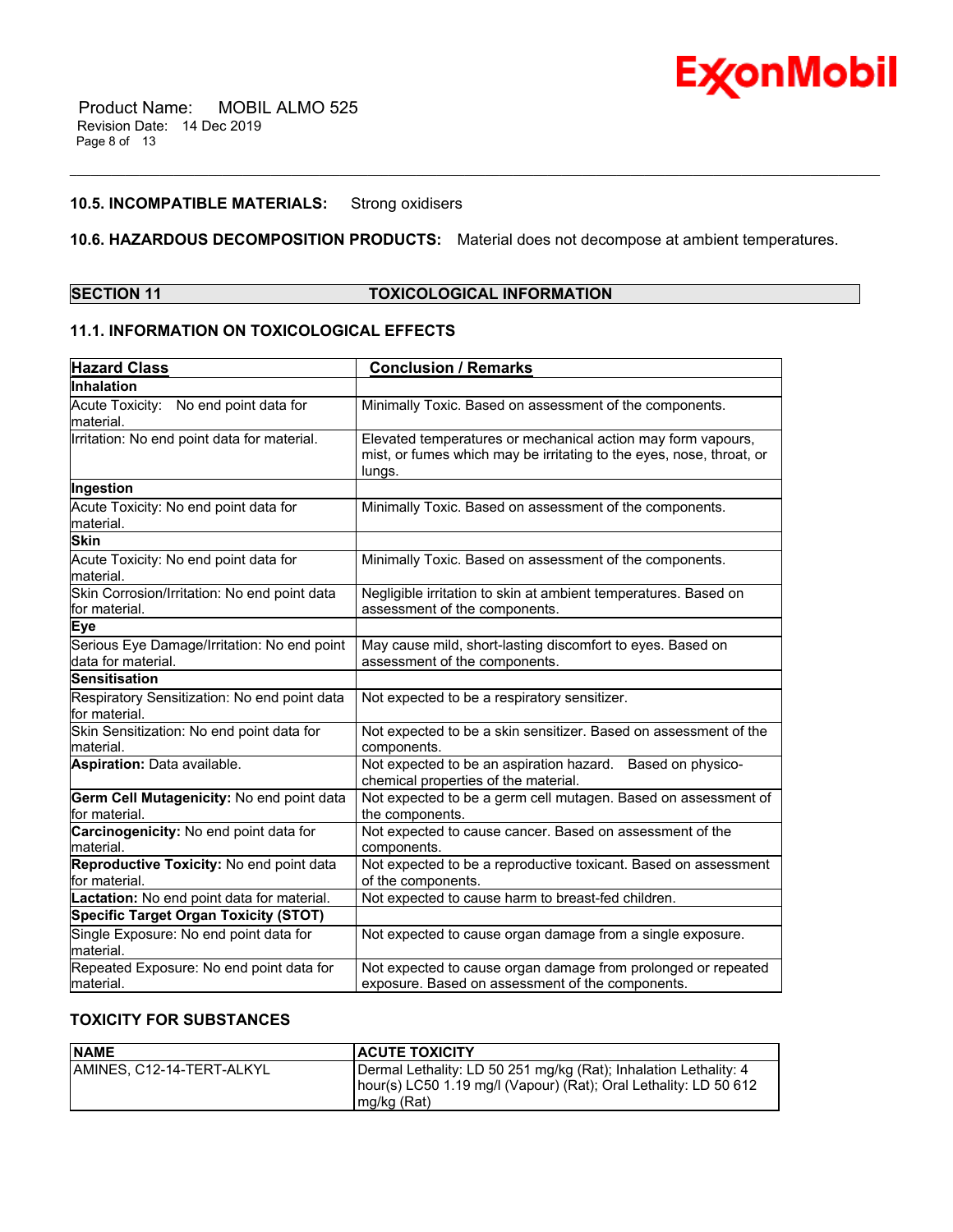

 Product Name: MOBIL ALMO 525 Revision Date: 14 Dec 2019 Page 9 of 13

### **OTHER INFORMATION For the product itself:**

Component concentrations in this formulation would not be expected to cause skin sensitization, based on tests of the components, this formulation, or similar formulations.

\_\_\_\_\_\_\_\_\_\_\_\_\_\_\_\_\_\_\_\_\_\_\_\_\_\_\_\_\_\_\_\_\_\_\_\_\_\_\_\_\_\_\_\_\_\_\_\_\_\_\_\_\_\_\_\_\_\_\_\_\_\_\_\_\_\_\_\_\_\_\_\_\_\_\_\_\_\_\_\_\_\_\_\_\_\_\_\_\_\_\_\_\_\_\_\_\_\_\_\_\_\_\_\_\_\_\_\_\_\_\_\_\_\_\_\_\_

Oil Mist (highly refined oils): Animals exposed to high concentrations of mist developed oil retention, inflammation, and oil granulomas in the respiratory tract. Oils exposed to high temperatures, cracking conditions, or mixing with tramp / used oils may introduce polycyclic aromatic compounds or microbial contaminants that could result in cancer or severe respiratory hazards.

#### **Contains:**

Base oil severely refined: Not carcinogenic in animal studies. Representative material passes IP-346, Modified Ames test, and/or other screening tests. Dermal and inhalation studies showed minimal effects; lung non-specific infiltration of immune cells, oil deposition and minimal granuloma formation. Not sensitising in test animals.

### **SECTION 12 ECOLOGICAL INFORMATION**

The information given is based on data for the material, components of the material, or for similar materials, through the application of bridging principals.

#### **12.1. TOXICITY**

Material -- Not expected to be harmful to aquatic organisms.

#### **12.2. PERSISTENCE AND DEGRADABILITY**

#### **Biodegradation:**

Base oil component -- Expected to be inherently biodegradable

#### **12.3. BIOACCUMULATIVE POTENTIAL**

 Base oil component -- Has the potential to bioaccumulate, however metabolism or physical properties may reduce the bioconcentration or limit bioavailability.

#### **12.4. MOBILITY IN SOIL**

 Base oil component -- Low solubility and floats and is expected to migrate from water to the land. Expected to partition to sediment and wastewater solids.

#### **12.5. PERSISTENCE, BIOACCUMULATION AND TOXICITY FOR SUBSTANCE(S)**

Material does not meet the Reach Annex XIII criteria for PBT or vPvB.

#### **12.6. OTHER ADVERSE EFFECTS**

No adverse effects are expected.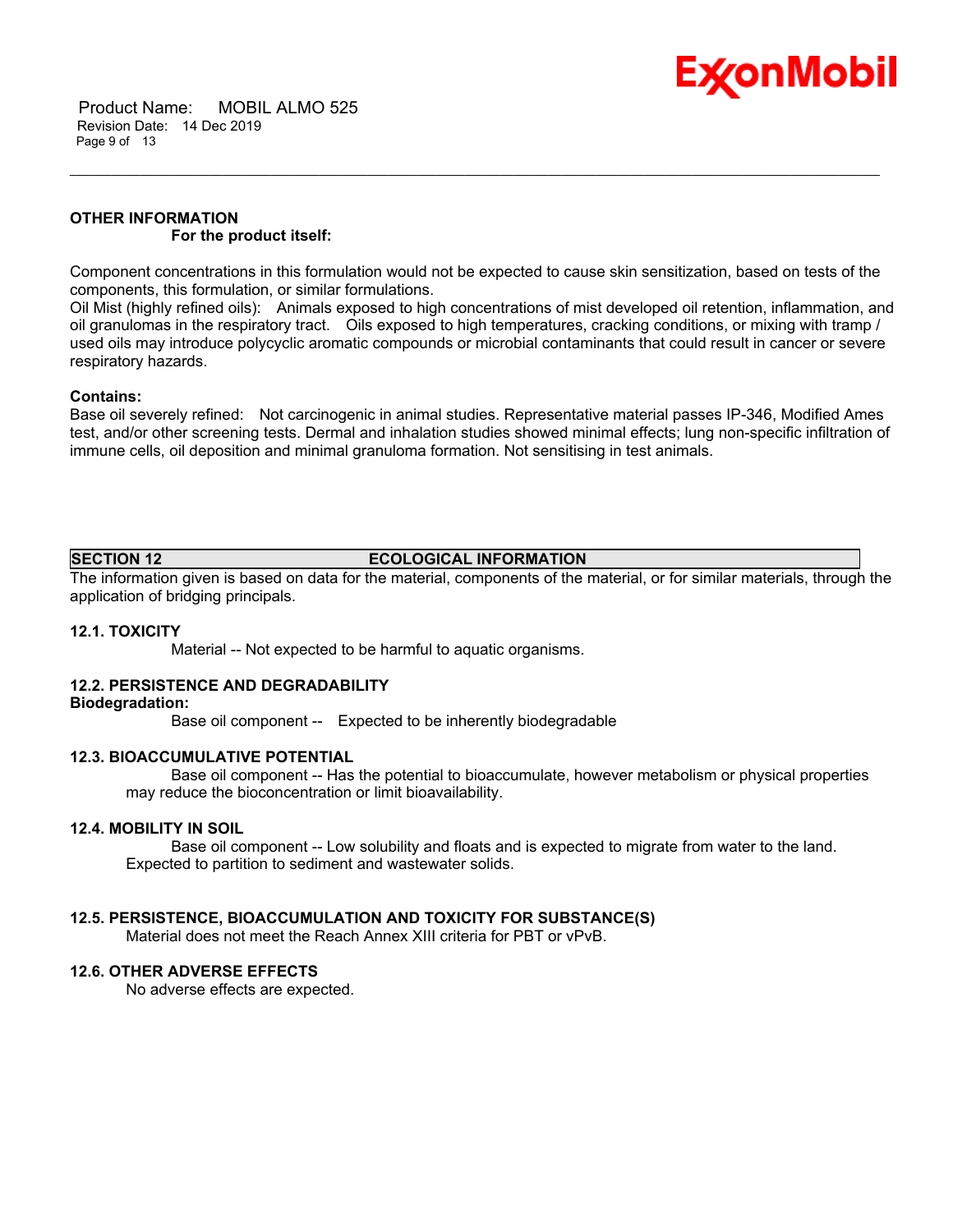

 Product Name: MOBIL ALMO 525 Revision Date: 14 Dec 2019 Page 10 of 13

#### **SECTION 13 DISPOSAL CONSIDERATIONS**

\_\_\_\_\_\_\_\_\_\_\_\_\_\_\_\_\_\_\_\_\_\_\_\_\_\_\_\_\_\_\_\_\_\_\_\_\_\_\_\_\_\_\_\_\_\_\_\_\_\_\_\_\_\_\_\_\_\_\_\_\_\_\_\_\_\_\_\_\_\_\_\_\_\_\_\_\_\_\_\_\_\_\_\_\_\_\_\_\_\_\_\_\_\_\_\_\_\_\_\_\_\_\_\_\_\_\_\_\_\_\_\_\_\_\_\_\_

Disposal recommendations based on material as supplied. Disposal must be in accordance with current applicable laws and regulations, and material characteristics at time of disposal.

#### **13.1. WASTE TREATMENT METHODS**

 Product is suitable for burning in an enclosed controlled burner for fuel value or disposal by supervised incineration at very high temperatures to prevent formation of undesirable combustion products. Protect the environment. Dispose of used oil at designated sites. Minimize skin contact. Do not mix used oils with solvents, brake fluids or coolants.

#### **European Waste Code:** 13 02 05\*

NOTE: These codes are assigned based upon the most common uses for this material and may not reflect contaminants resulting from actual use. Waste producers need to assess the actual process used when generating the waste and its contaminants in order to assign the proper waste disposal code(s).

This material is considered as hazardous waste pursuant to Directive 91/689/EEC on hazardous waste, and subject to the provisions of that Directive unless Article 1(5) of that Directive applies.

**Empty Container Warning** Empty Container Warning (where applicable): Empty containers may contain residue and can be dangerous. Do not attempt to refill or clean containers without proper instructions. Empty drums should be completely drained and safely stored until appropriately reconditioned or disposed. Empty containers should be taken for recycling, recovery, or disposal through suitably qualified or licensed contractor and in accordance with governmental regulations. DO NOT PRESSURISE, CUT, WELD, BRAZE, SOLDER, DRILL, GRIND, OR EXPOSE SUCH CONTAINERS TO HEAT, FLAME, SPARKS, STATIC ELECTRICITY, OR OTHER SOURCES OF IGNITION. THEY MAY EXPLODE AND CAUSE INJURY OR DEATH.

#### **SECTION 14 TRANSPORT INFORMATION**

**LAND (ADR/RID): 14.1-14.6** Not Regulated for Land Transport

**INLAND WATERWAYS (ADN): 14.1-14.6** Not Regulated for Inland Waterways Transport

**SEA (IMDG): 14.1-14.6** Not Regulated for Sea Transport according to IMDG-Code

#### **SEA (MARPOL 73/78 Convention - Annex II):**

- **14.7. Transport in bulk according to Annex II of MARPOL 73/78 and the IBC Code** Not classified according to Annex II
- **AIR (IATA): 14.1-14.6** Not Regulated for Air Transport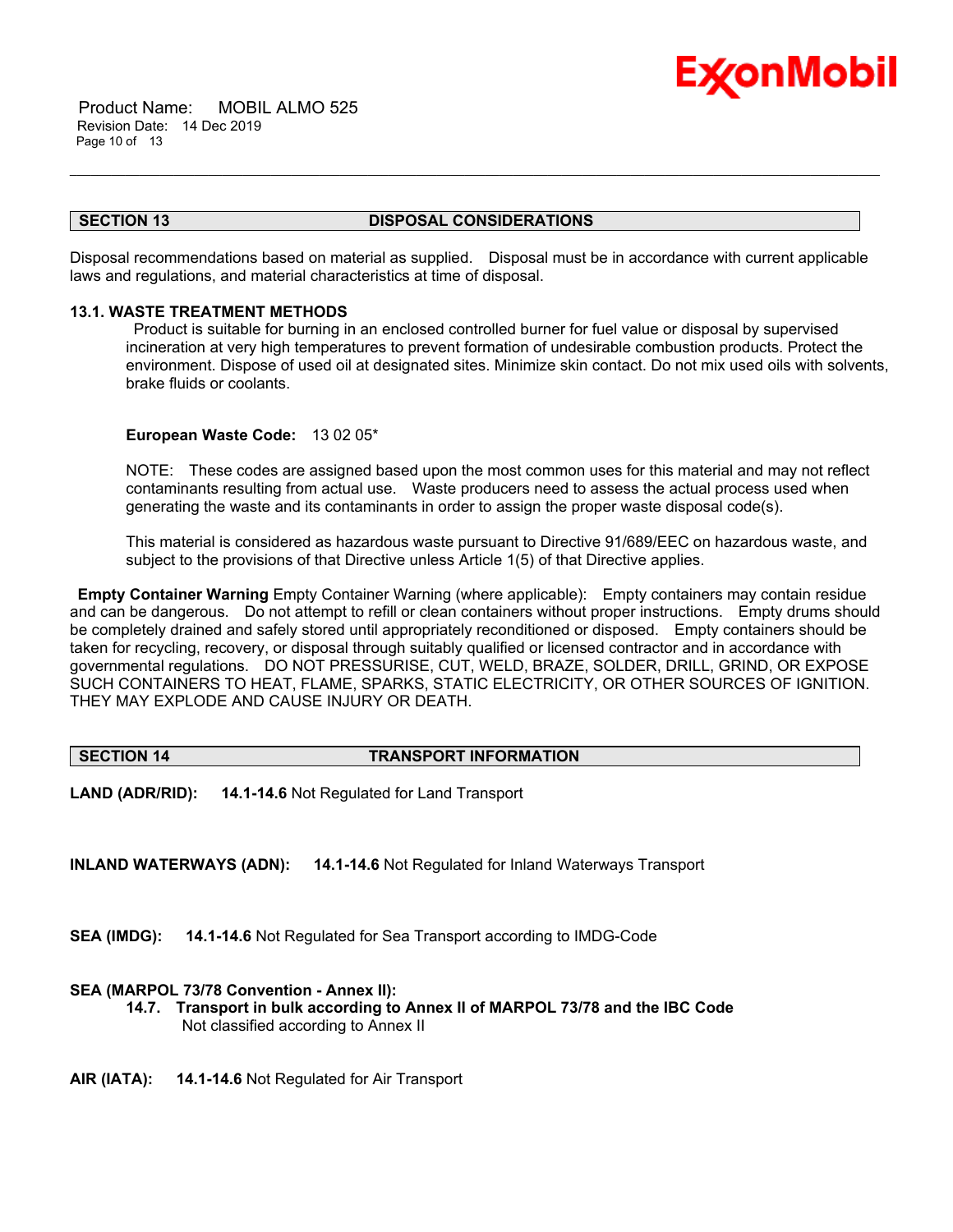

 Product Name: MOBIL ALMO 525 Revision Date: 14 Dec 2019 Page 11 of 13

#### **SECTION 15 REGULATORY INFORMATION**

#### **REGULATORY STATUS AND APPLICABLE LAWS AND REGULATIONS**

**Listed or exempt from listing/notification on the following chemical inventories (May contain substance(s) subject to notification to the EPA Active TSCA inventory prior to import to USA):** AICS, DSL, ENCS, IECSC, KECI, PICCS, TCSI, TSCA

\_\_\_\_\_\_\_\_\_\_\_\_\_\_\_\_\_\_\_\_\_\_\_\_\_\_\_\_\_\_\_\_\_\_\_\_\_\_\_\_\_\_\_\_\_\_\_\_\_\_\_\_\_\_\_\_\_\_\_\_\_\_\_\_\_\_\_\_\_\_\_\_\_\_\_\_\_\_\_\_\_\_\_\_\_\_\_\_\_\_\_\_\_\_\_\_\_\_\_\_\_\_\_\_\_\_\_\_\_\_\_\_\_\_\_\_\_

#### **15.1. SAFETY, HEALTH AND ENVIRONMENTAL REGULATIONS/LEGISLATION SPECIFIC FOR THE SUBSTANCE OR MIXTURE**

#### **Applicable EU Directives and Regulations:**

 1907/2006 [... on the Registration, Evaluation, Authorisation and Restriction of Chemicals ... and amendments thereto] 1272/2008 [on classification, labelling and packaging of substances and mixtures.. and amendments thereto]

#### **15.2. CHEMICAL SAFETY ASSESSMENT**

**REACH Information:** A Chemical Safety Assessment has been carried out for one or more substances present in the material.

**SECTION 16 OTHER INFORMATION** 

**REFERENCES:** Sources of information used in preparing this SDS included one or more of the following: results from in house or supplier toxicology studies, CONCAWE Product Dossiers, publications from other trade associations, such as the EU Hydrocarbon Solvents REACH Consortium, U.S. HPV Program Robust Summaries, the EU IUCLID Data Base, U.S. NTP publications, and other sources, as appropriate.

**List of abbreviations and acronyms that could be (but not necessarily are) used in this safety data sheet:**

| Acronym     | <b>Full text</b>                                                                              |
|-------------|-----------------------------------------------------------------------------------------------|
| N/A         | Not applicable                                                                                |
| N/D         | Not determined                                                                                |
| NE.         | Not established                                                                               |
| VOC.        | Volatile Organic Compound                                                                     |
| <b>AICS</b> | Australian Inventory of Chemical Substances                                                   |
| AIHA WEEL   | American Industrial Hygiene Association Workplace Environmental Exposure Limits               |
| ASTM        | ASTM International, originally known as the American Society for Testing and Materials (ASTM) |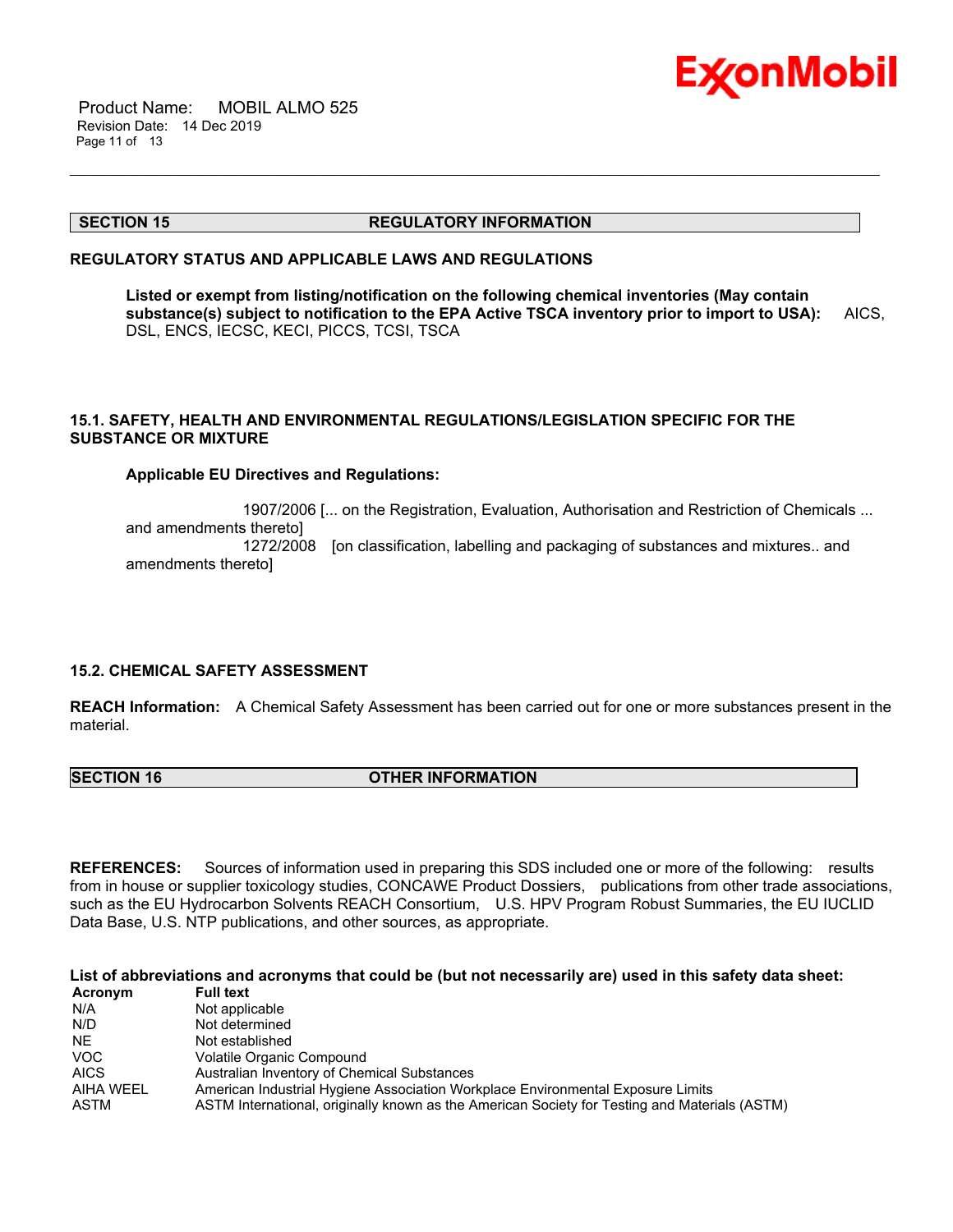

 Product Name: MOBIL ALMO 525 Revision Date: 14 Dec 2019 Page 12 of 13

| Domestic Substance List (Canada)                                                                 |
|--------------------------------------------------------------------------------------------------|
| European Inventory of Existing Commercial Substances                                             |
| European List of Notified Chemical Substances                                                    |
| Existing and new Chemical Substances (Japanese inventory)                                        |
| Inventory of Existing Chemical Substances in China                                               |
| Korean Existing Chemicals Inventory                                                              |
| Non-Domestic Substances List (Canada)                                                            |
| New Zealand Inventory of Chemicals                                                               |
| Philippine Inventory of Chemicals and Chemical Substances                                        |
| Threshold Limit Value (American Conference of Governmental Industrial Hygienists)                |
| Toxic Substances Control Act (U.S. inventory)                                                    |
| Substances of Unknown or Variable composition, Complex reaction products or Biological materials |
| Lethal Concentration                                                                             |
| Lethal Dose                                                                                      |
| Lethal Loading                                                                                   |
| <b>Effective Concentration</b>                                                                   |
| Effective Loading                                                                                |
| No Observable Effect Concentration                                                               |
| No Observable Effect Loading Rate                                                                |
|                                                                                                  |

\_\_\_\_\_\_\_\_\_\_\_\_\_\_\_\_\_\_\_\_\_\_\_\_\_\_\_\_\_\_\_\_\_\_\_\_\_\_\_\_\_\_\_\_\_\_\_\_\_\_\_\_\_\_\_\_\_\_\_\_\_\_\_\_\_\_\_\_\_\_\_\_\_\_\_\_\_\_\_\_\_\_\_\_\_\_\_\_\_\_\_\_\_\_\_\_\_\_\_\_\_\_\_\_\_\_\_\_\_\_\_\_\_\_\_\_\_

#### **KEY TO THE H-CODES CONTAINED IN SECTION 3 OF THIS DOCUMENT (for information only):**

Acute Tox. 4 H302: Harmful if swallowed; Acute Tox Oral, Cat 4 Acute Tox. 3 H311: Toxic in contact with skin; Acute Tox Dermal, Cat 3 Skin Corr. 1B H314: Causes severe skin burns and eye damage; Skin Corr/Irritation, Cat 1B Skin Sens. 1 H317: May cause allergic skin reaction; Skin Sensitization, Cat 1 Acute Tox. 2 H330: Fatal if inhaled; Acute Tox Inh, Cat 2 Aquatic Acute 1 H400: Very toxic to aquatic life; Acute Env Tox, Cat 1 Aquatic Chronic 1 H410: Very toxic to aquatic life with long lasting effects; Chronic Env Tox, Cat 1

### **THIS SAFETY DATA SHEET CONTAINS THE FOLLOWING REVISIONS:**

Section 12: PBT/vPvB information was modified.

The information and recommendations contained herein are, to the best of ExxonMobil's knowledge and belief, accurate and reliable as of the date issued. You can contact ExxonMobil to insure that this document is the most current available from ExxonMobil. The information and recommendations are offered for the user's consideration and examination. It is the user's responsibility to satisfy itself that the product is suitable for the intended use. If buyer repackages this product, it is the user's responsibility to insure proper health, safety and other necessary information is included with and/or on the container. Appropriate warnings and safe-handling procedures should be provided to handlers and users. Alteration of this document is strictly prohibited. Except to the extent required by law, republication or retransmission of this document, in whole or in part, is not permitted. The term, "ExxonMobil" is used for convenience, and may include any one or more of ExxonMobil Chemical Company, Exxon Mobil Corporation, or any affiliates in which they directly or indirectly hold any interest.

-----------------------------------------------------------------------------------------------------------------------------------------------------

-----------------------------------------------------------------------------------------------------------------------------------------------------

Internal Use Only MHC: 0B, 0B, 0, 0, 0, 1 PPEC: A

DGN: 2008037QGB (1016717)